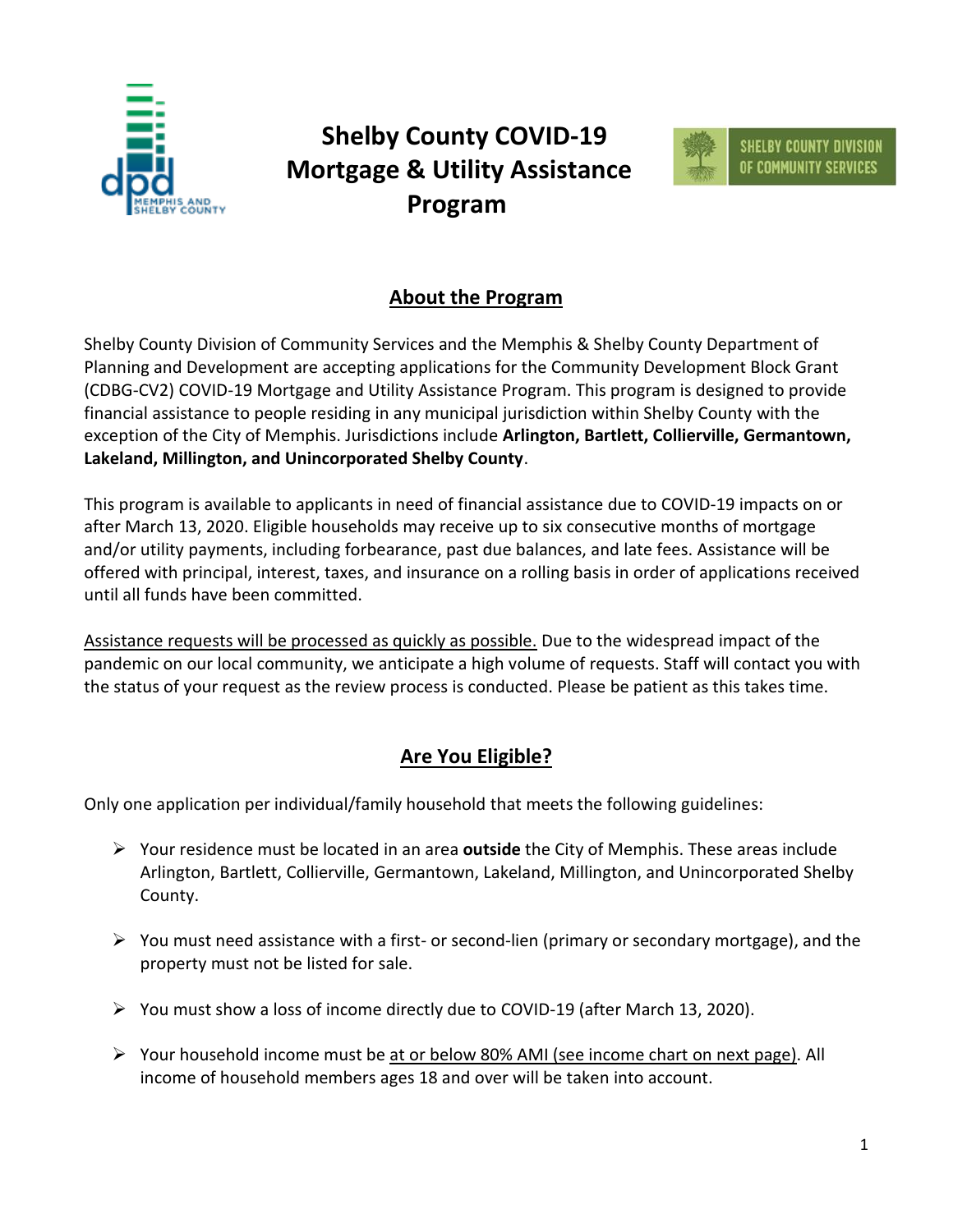| # of people in<br>household | 1      | $\overline{2}$ | 3      | 4      | 5      | 6      |        | 8      |
|-----------------------------|--------|----------------|--------|--------|--------|--------|--------|--------|
| Monthly<br>Income           | 3,208  | 3,667          | 4,125  | 4,579  | 4,946  | 5,313  | 5,679  | 6,046  |
| Annual Income               | 38,500 | 44,000         | 49,500 | 54,950 | 59,350 | 63,750 | 68,150 | 72,550 |

## **What Documents Are Needed to Apply?**

- Proof of COVID-19 impact / loss of income due to COVID-19:
	- o Unemployment determination letter or history log, showing Federal pandemic unemployment received
	- $\circ$  Dated layoff or furlough notice from employer and paystub showing the name of business, applicant name, and date.
	- o Dated notice from employer of reduction in workforce/salary/hourly wage and paystub showing the name of the business, applicant name, and date.
	- $\circ$  Dated documentation that the employer's office or place of business has closed and a paystub showing the name of business, applicant name, and date.
	- $\circ$  Dated documentation showing job resignation to stay home and provide childcare
	- $\circ$  If self-employed, two consecutive bank statements pre-COVID and two consecutive bank statements during COVID from all business and personal accounts.
	- $\circ$  If third-party documentation is not available, self-certification of qualifying COVID-19 impact form must be completed and certified by Shelby County Government.
- Proof of identification for applicant/co-applicant and other household members age 18 and older
- Proof of residence outside the City of Memphis within Shelby County (ID, utility bill, etc).
- Proof of current income for most recent two months for each household member 18+. Income must not exceed levels indicate on Income Chart.
- Bank Statements for the most recent two months.
- Mortgage Statement in name of applicant/co-applicant showing need for assistance, with contact information for the mortgage lender. (if applying for mortgage assistance)
- Utility Statement in name of applicant/co-applicant showing need for assistance (if applying for utility assistance)

## **How Much Assistance is Available?**

**Total amount of assistance (past due, current, and future payments) may not exceed \$8,400 for mortgage assistance and \$2,500 for utility assistance**.

## *Call (901) 222-2089 if you have questions before applying.*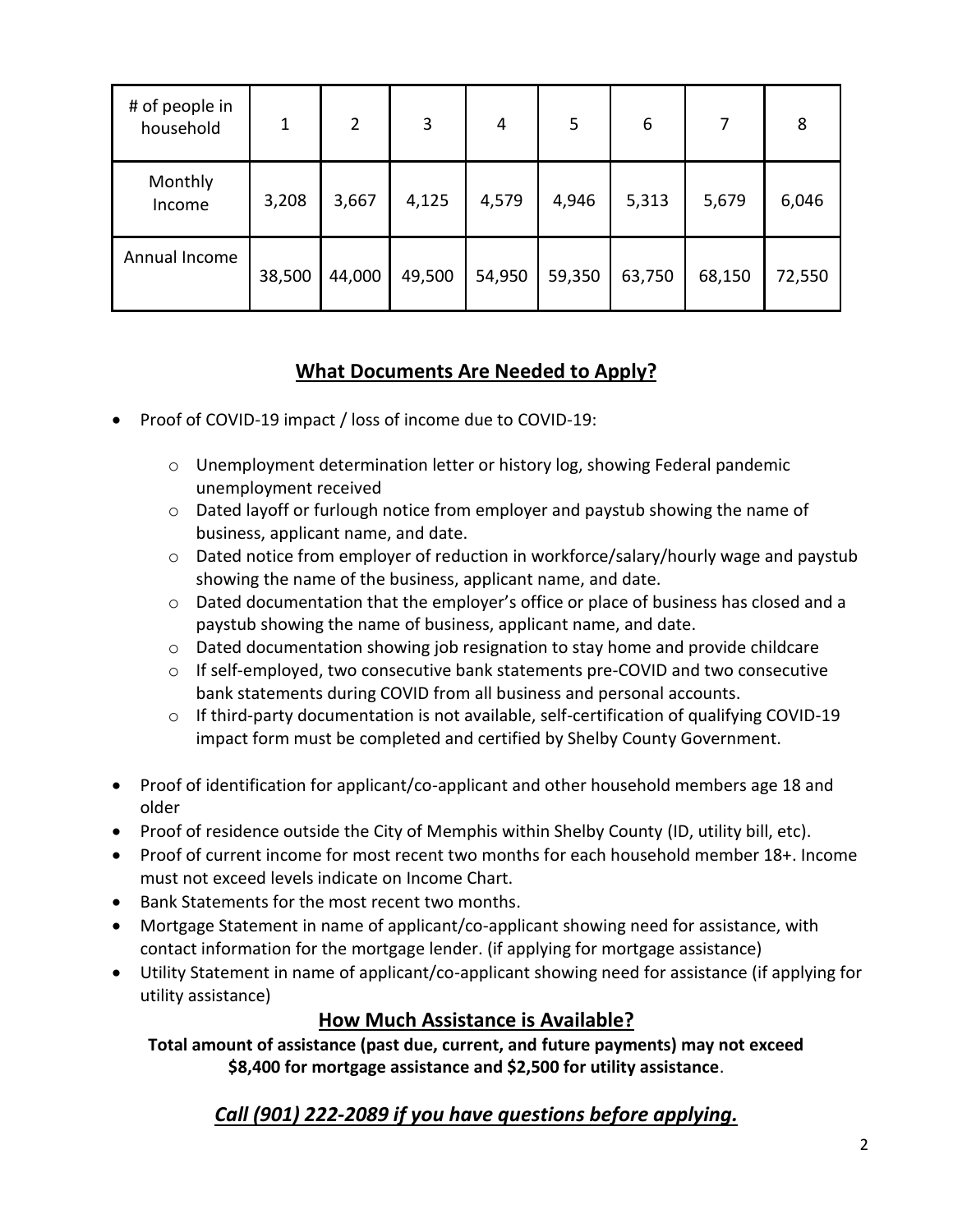## **Application**

|                                    | Please complete for the household member listed on the mortgage statement:                                                                                                                              |
|------------------------------------|---------------------------------------------------------------------------------------------------------------------------------------------------------------------------------------------------------|
|                                    |                                                                                                                                                                                                         |
|                                    |                                                                                                                                                                                                         |
|                                    |                                                                                                                                                                                                         |
|                                    |                                                                                                                                                                                                         |
|                                    |                                                                                                                                                                                                         |
| applicant resides at the property. | Co-Applicant: If the loss of household income is associated with another member of the household,<br>please compete the following information for the co-applicant. You must provide proof that the co- |
|                                    |                                                                                                                                                                                                         |
|                                    |                                                                                                                                                                                                         |
|                                    |                                                                                                                                                                                                         |
|                                    |                                                                                                                                                                                                         |
|                                    |                                                                                                                                                                                                         |

#### **Household Composition**: List each individual living in the home, including children

| $\#$ | Name | Relationship<br>(child, mother, etc.) | Sex | Date of Birth | SS# (optional) |
|------|------|---------------------------------------|-----|---------------|----------------|
| 1.   |      |                                       |     |               |                |
| 2.   |      |                                       |     |               |                |
| 3.   |      |                                       |     |               |                |
| 4.   |      |                                       |     |               |                |
| 5.   |      |                                       |     |               |                |
| 6.   |      |                                       |     |               |                |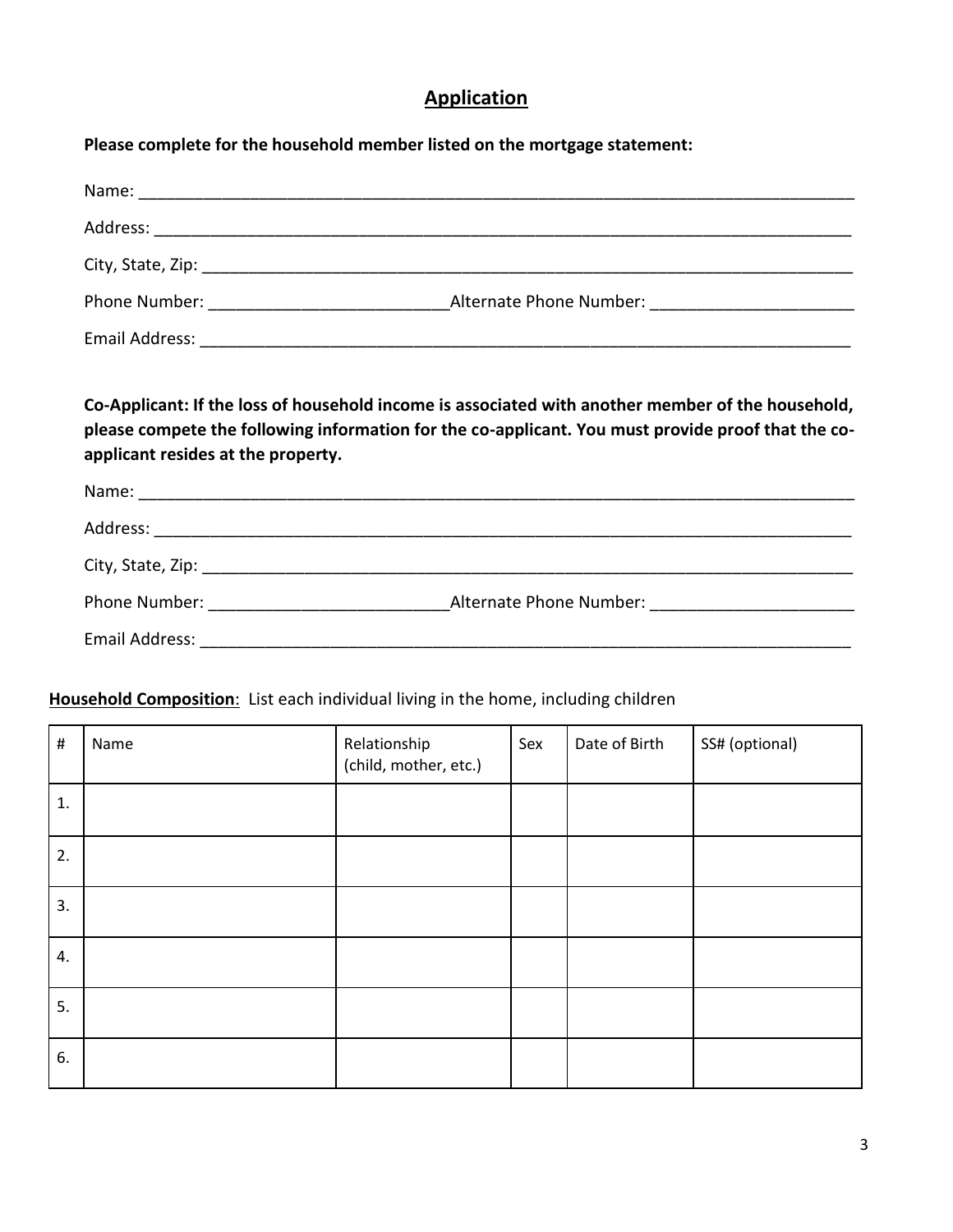| Is the Head of Household Female?      | $\vert$ $\vert$ Yes | $\begin{array}{c c c c c} \hline \quad & \quad \text{No} \end{array}$                                      |
|---------------------------------------|---------------------|------------------------------------------------------------------------------------------------------------|
| Is your ethnicity Hispanic or Latino? |                     | $\begin{array}{ c c c c c }\n\hline\n\end{array}$ Yes $\begin{array}{ c c c c c }\n\hline\n\end{array}$ No |

**Race: (check below)**

| White                                                   |  |
|---------------------------------------------------------|--|
| Black/African American                                  |  |
| Asian                                                   |  |
| American Indian/Alaskan Native                          |  |
| Native Hawaiian/Other Pacific Islander                  |  |
| American Indian/Alaskan Native & White                  |  |
| Asian & White                                           |  |
| Black/African American & White                          |  |
| American Indian/Alaskan Native & Black/African American |  |
| Other multi-racial                                      |  |

#### **Documentation of Household Income:**

List all sources of income for everyone in the household.

**Sources of Income** include your job, unemployment check, SS, SSI, TANF, SNAP, child support, & other.

| Names of People in Household<br>Earning Income | Source of Income | Monthly \$<br>Amount | If Employed, provide name &<br>address of employer | Proof of income<br>attached (y/n) |
|------------------------------------------------|------------------|----------------------|----------------------------------------------------|-----------------------------------|
|                                                |                  |                      |                                                    |                                   |
|                                                |                  |                      |                                                    |                                   |
|                                                |                  |                      |                                                    |                                   |
|                                                |                  |                      |                                                    |                                   |
|                                                |                  |                      |                                                    |                                   |
|                                                |                  |                      |                                                    |                                   |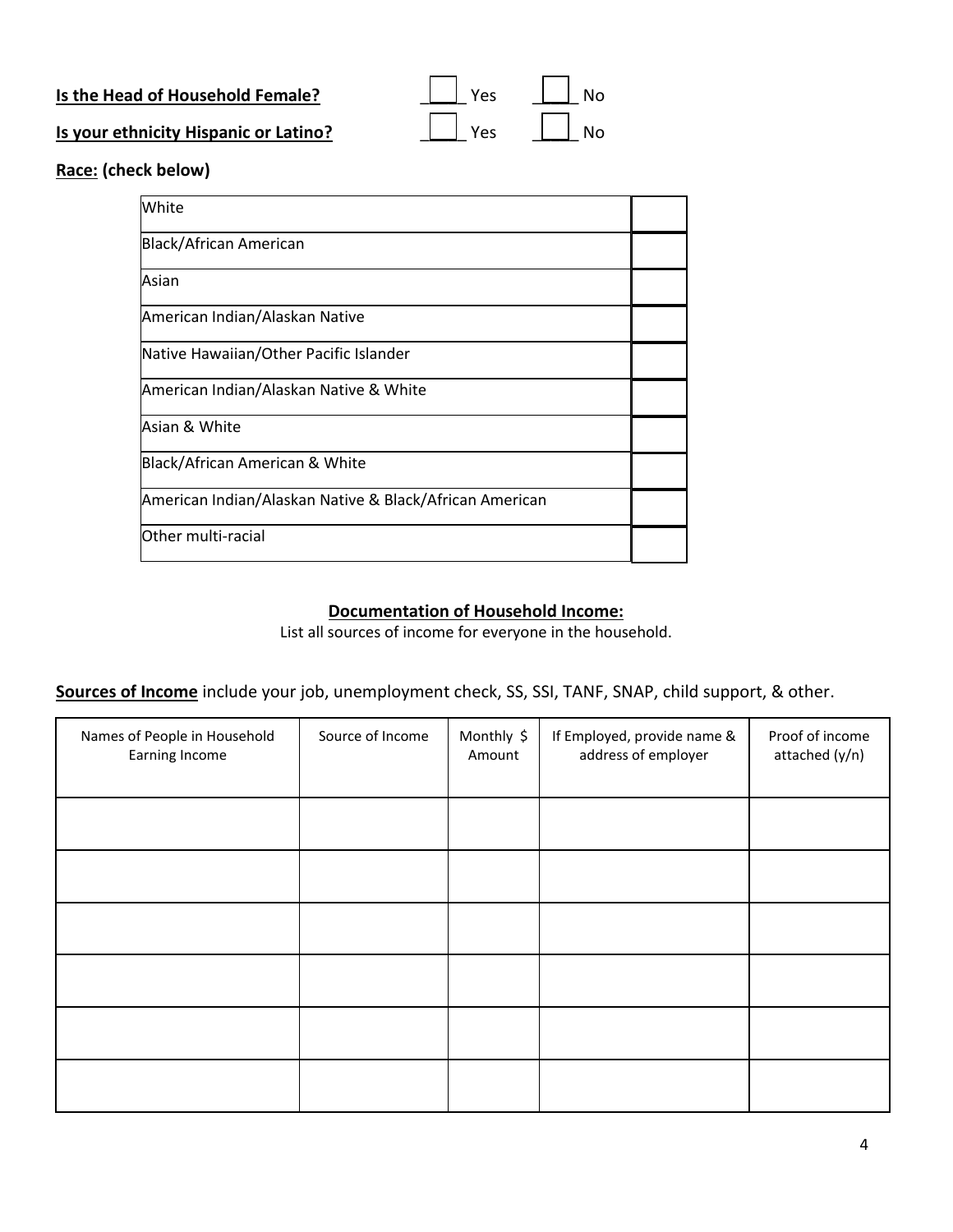#### **Lead-Based Paint Visual Assessment Determination**

1) Was your house built before 1978? 2) Are you or someone in your household pregnant? \_\_\_\_\_ Yes \_\_\_\_\_ No 3) Is there at least one (1) child under the age of six who either lives in or frequently visits your home? \_\_\_\_\_ No \_\_\_\_\_ Yes

*If you answered yes to one of these questions, you may be required to have a Lead-Based Visual Assessment on your home to receive assistance covering more than 3 months.*

#### **COVID-19 Impact**

| Has the homeowner or have other members of the household lost income or incurred significant costs |  |  |  |
|----------------------------------------------------------------------------------------------------|--|--|--|
| due to the COVID-19 pandemic? $\Box$ Yes $\Box$ No                                                 |  |  |  |

Please check each condition that applies to the homeowner or other members of the household who have lost income due to the COVID-19 pandemic. Check all that apply:

| Reduction in income |  |  |
|---------------------|--|--|
|---------------------|--|--|

 $\Box$  Laid-off; Receiving unemployment assistance

 $\Box$  Laid off; Not receiving unemployment assistance

Place of employment closed permanently.

Reduction in work hours.

Must stay home to care for child/children due to closure of daycare or school

Not able to work and/or missed hours due to illness from COVID-19.

Unable to find work due to COVID-19.

 $\Box$  Self-employed; the business does not/did not supply enough income due to COVID-19

\_\_\_\_\_\_\_\_\_\_\_\_\_\_\_\_\_\_\_\_\_\_\_\_\_\_\_\_\_\_\_\_\_\_\_\_\_\_\_\_\_\_\_\_\_\_\_\_\_\_\_\_\_\_\_\_\_\_\_\_\_\_\_\_\_\_\_\_\_\_\_\_\_\_\_\_\_\_\_\_\_\_\_\_ \_\_\_\_\_\_\_\_\_\_\_\_\_\_\_\_\_\_\_\_\_\_\_\_\_\_\_\_\_\_\_\_\_\_\_\_\_\_\_\_\_\_\_\_\_\_\_\_\_\_\_\_\_\_\_\_\_\_\_\_\_\_\_\_\_\_\_\_\_\_\_\_\_\_\_\_\_\_\_\_\_\_\_\_ \_\_\_\_\_\_\_\_\_\_\_\_\_\_\_\_\_\_\_\_\_\_\_\_\_\_\_\_\_\_\_\_\_\_\_\_\_\_\_\_\_\_\_\_\_\_\_\_\_\_\_\_\_\_\_\_\_\_\_\_\_\_\_\_\_\_\_\_\_\_\_\_\_\_\_\_\_\_\_\_\_\_\_\_

\_\_\_\_\_\_\_\_\_\_\_\_\_\_\_\_\_\_\_\_\_\_\_\_\_\_\_\_\_\_\_\_\_\_\_\_\_\_\_\_\_\_\_\_\_\_\_\_\_\_\_\_\_\_\_\_\_\_\_\_\_\_\_\_\_\_\_\_\_\_\_\_\_\_\_\_\_\_\_\_\_\_\_\_ \_\_\_\_\_\_\_\_\_\_\_\_\_\_\_\_\_\_\_\_\_\_\_\_\_\_\_\_\_\_\_\_\_\_\_\_\_\_\_\_\_\_\_\_\_\_\_\_\_\_\_\_\_\_\_\_\_\_\_\_\_\_\_\_\_\_\_\_\_\_\_\_\_\_\_\_\_\_\_\_\_\_\_\_ \_\_\_\_\_\_\_\_\_\_\_\_\_\_\_\_\_\_\_\_\_\_\_\_\_\_\_\_\_\_\_\_\_\_\_\_\_\_\_\_\_\_\_\_\_\_\_\_\_\_\_\_\_\_\_\_\_\_\_\_\_\_\_\_\_\_\_\_\_\_\_\_\_\_\_\_\_\_\_\_\_\_\_\_

Unable to participate in previous employment due to high risk of severe illness from COVID-19

Other reduction in income (please describe below)

#### **Other Significant Costs (check all that apply):**

| $\Box$ Reduced child support due to COVID-10                              |
|---------------------------------------------------------------------------|
| □ Unexpected COVID-related medical or funeral expense                     |
| Other costs or financial hardship due to COVID-19 (please describe below) |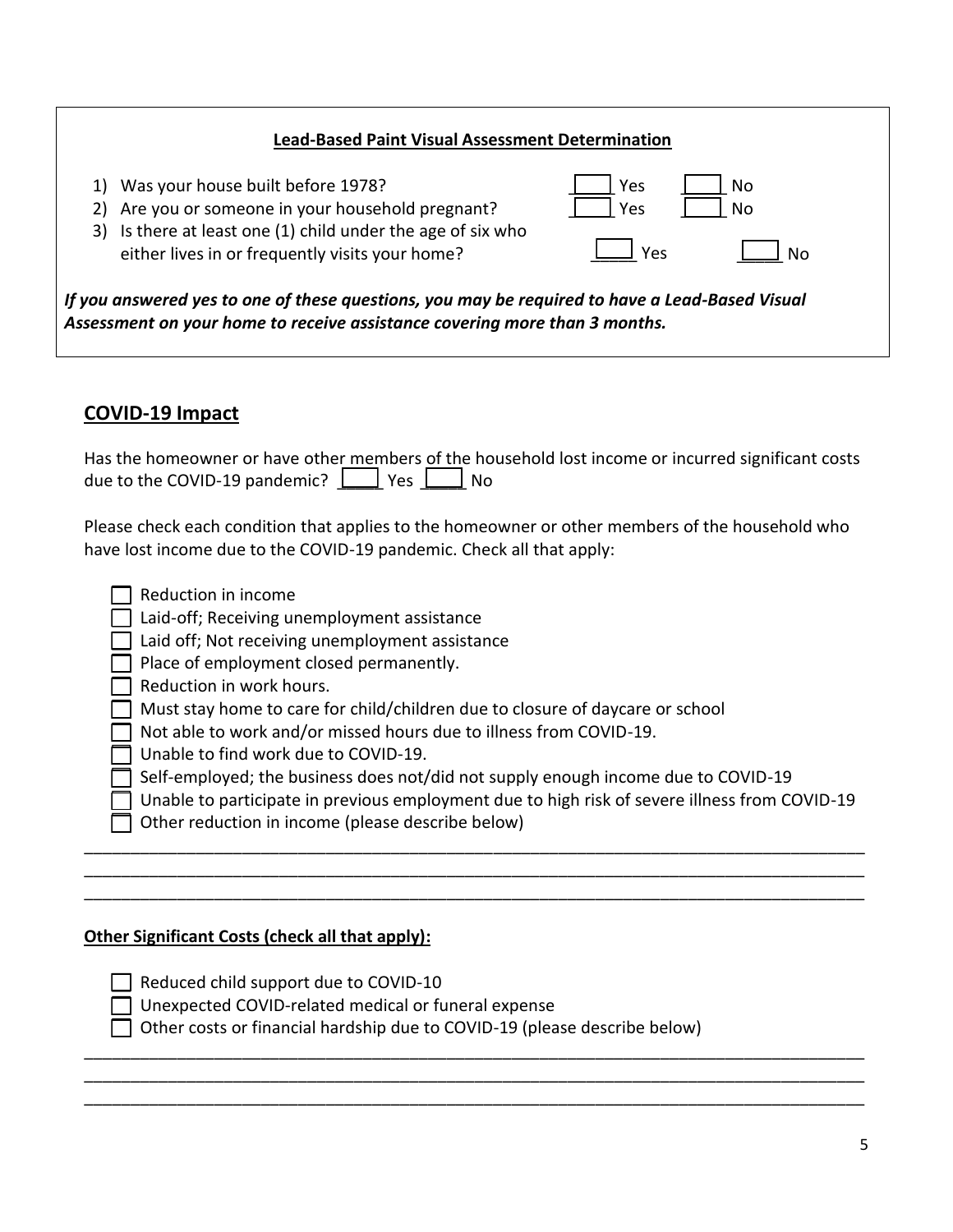#### **I am applying for (check one):**

**Mortgage Assistance Only** (fill out portion A below)

**Utility Assistance Only** (fill out portion B below)

**Both Mortgage and Utility Assistance** (fill out portions A and B below)

#### **A. Mortgage Assistance Request**

You may request up to six consecutive months of payments on your mortgage. If you owe past due payments dating as far back as March 13, 2020, the past due amount will count as your first month of assistance. **Total assistance (past, current, future) may not exceed \$8,400**.

| Mortgage Company Name:                     |  |
|--------------------------------------------|--|
| Mortgage Company Address:                  |  |
| Mortgage Company Phone Number:             |  |
| Mortgage Company Email:                    |  |
| Mortgage Account Number:                   |  |
| Monthly Mortgage Payment: \$               |  |
| Past Due Amount Owed (if applicable):      |  |
| Present and/or Future Amount Requested: \$ |  |

#### **B. Utility Assistance Request**

You may request up to six consecutive months of payments on your utilities. If you owe past due payments dating as far back as March 13, 2020, the past due amount will count as your first month of assistance. **Total assistance (past, current, future) may not exceed \$2,500**.

| <b>Utility Company Name:</b>               |  |
|--------------------------------------------|--|
| <b>Utility Company Address:</b>            |  |
| <b>Utility Company Phone Number:</b>       |  |
| <b>Utility Account Number:</b>             |  |
| Monthly Utility Payment (average): \$      |  |
| Past Due Amount Owed (if applicable):      |  |
| Number of months past due:                 |  |
| Present and/or Future Amount Requested: \$ |  |
|                                            |  |

#### **Check one:**

| The utilities at this address are in my name or co-applicant's name |
|---------------------------------------------------------------------|
| The utilities at this address are in someone else's name            |

6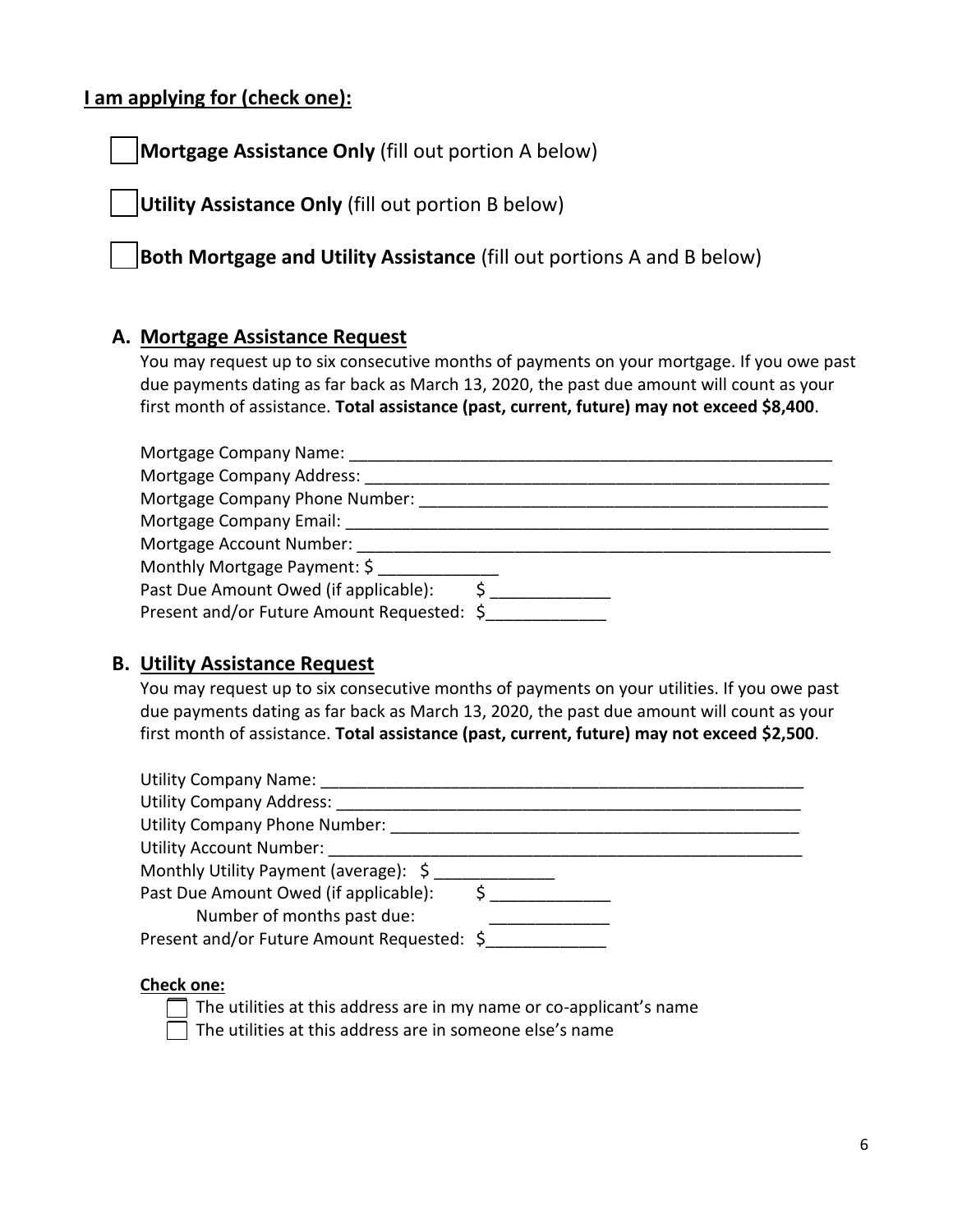#### **Duplication of Benefits Certification**

A duplication of benefits occurs when a person, household, business, government, or other entity receives financial assistance from multiple sources for the same purpose, and the total assistance received for that purpose is more than the total need for assistance. Duplication of benefits occurs when Federal financial assistance is provided to a person or entity through a program to address losses and the person or entity has received (or would receive, by acting responsibly to obtain available assistance) financial assistance for the same costs from any other source (including insurance), and the total amount received exceeds the total need for those costs.

The CARES Act requires HUD to ensure that there are adequate procedures in place to prevent any duplication of benefits as required by section of 312 of the Stafford Act, as amended by section 1210 of the Disaster Recovery Reform Act of 2018 (division D of Public Law 115-254; 42 U.S.C. 5121 et seq.) and all applicable Federal Register notices, including FR-6218-N-01.

HUD requires each grantee to have procedures in place to prevent the duplication of benefits when it provides financial assistance with CDBG-CV funds. Grant funds may not be used to pay for a cost if another source of financial assistance is available to pay for the same cost.

This certification must be completed by any subrecipient, individual or family, business, direct beneficiary, or other entity that receives assistance and serves to document compliance with the CARES Act requirement to ensure that there are adequate procedures in place to prevent any duplication of benefits as required by section 312 of the Stafford Act, as amended by section 1210 of the Disaster Recovery Reform Act of 2018 (division D of Public Law 115-254; 42 U.S.C. 5121 et seq.) and all applicable Federal Register notices, including FR-6218-N-01.

I hereby certify that:

- A. The Community Development Block Grant-CV Funds, awarded through the Coronavirus Aid, Relief and Economic Security Act (CARES Act) does not duplicate any other funds, and/or any funds from the following sources:
	- 1. The Paycheck Protection Program
	- 2. Unemployment compensation benefits
	- 3. Insurance claims/proceeds
	- 4. Federal Emergency Management Agency (FEMA) funds
	- 5. Small Business Administration funds
	- 6. Other Federal, State, or local funding

#### **AND**

B. Further, this executed certification serves to acknowledge that any subgrantee, subrecipient, individual or family, business, direct beneficiary, or other entity understands and agrees that the CDBG-CV funds must be repaid if it is determined that such assistance is determined to be duplicative.

Applicant Signature: \_\_\_\_\_\_\_\_\_\_\_\_\_\_\_\_\_\_\_\_\_\_\_\_\_\_\_\_\_\_\_\_\_\_\_\_\_\_\_\_\_\_\_\_\_\_\_\_\_\_\_

Date: \_\_\_\_\_\_\_\_\_\_\_\_\_\_\_\_\_\_\_\_\_\_\_\_\_\_\_\_\_\_\_\_\_\_\_\_\_\_\_\_\_\_\_\_\_\_\_\_\_\_\_\_\_\_\_\_\_\_\_\_\_\_\_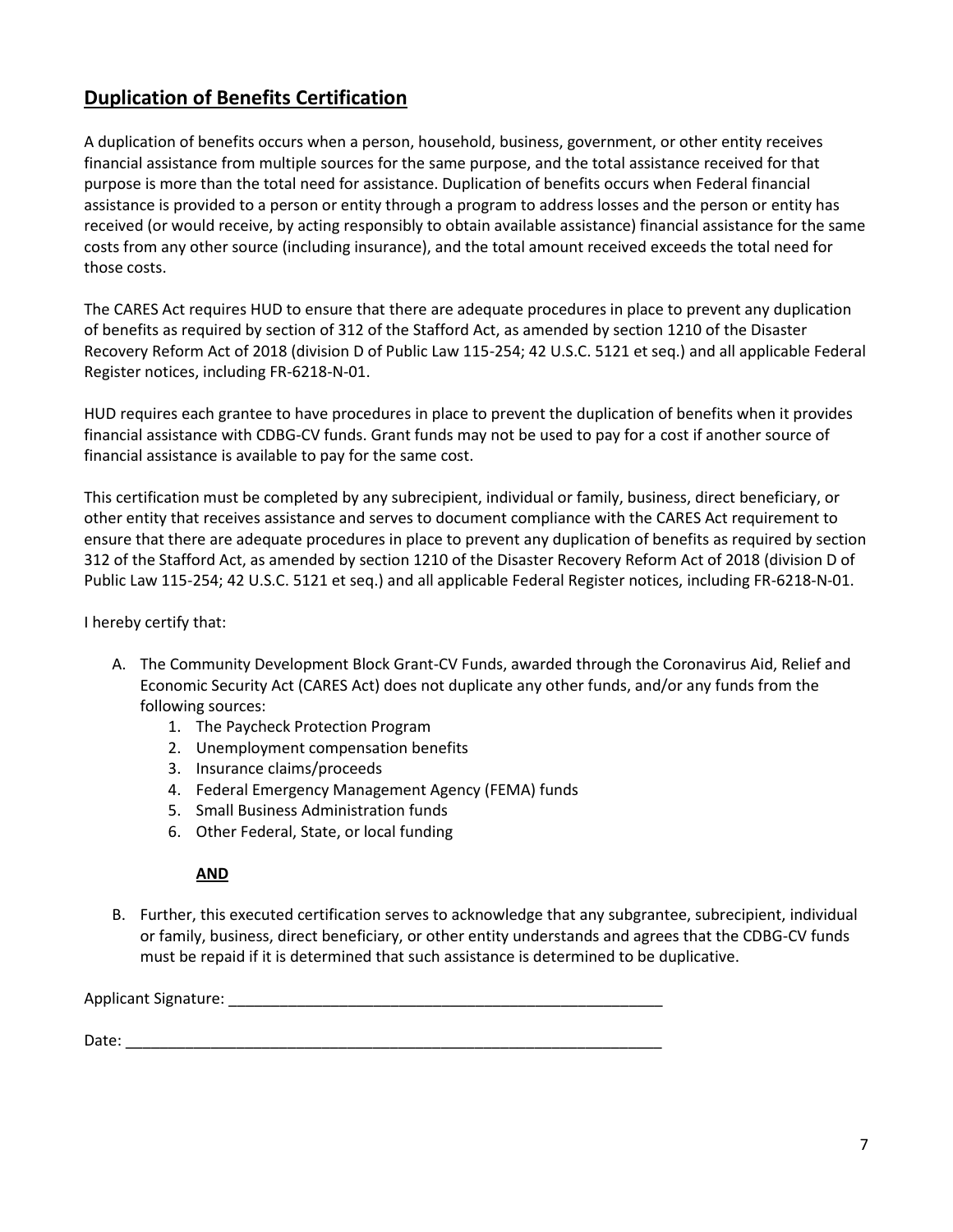#### **Required Documents**

Please provide the following documentation with this application. The quality of images must be clear and visible. If selected for assistance, applicant must provide:

W-9 or 1098 from Lender (must match the name on the Mortgage Statement)

**OR**

 I give permission for a representation from Shelby County Division of Community Services to contact the mortgage lender to obtain a W-9 or 1098 form.

#### **Document Checklist:**

 Proof of COVID-19 impact / loss of income due to COVID-19 (any checked box on page 5 must be accompanied by documentation)

 Proof of identification for applicant/co-applicant (person or persons listed on mortgage statement) and other household members age 18 and older

Proof of residence outside the City of Memphis within Shelby County.

 Proof of current income for most recent two months for each household member 18+. Income must not exceed levels indicate on Income Chart.

Bank Statements for the most recent two months

 Mortgage and/or Utility Statement in name of applicant/co-applicant showing need for assistance, with contact information for the mortgage lender.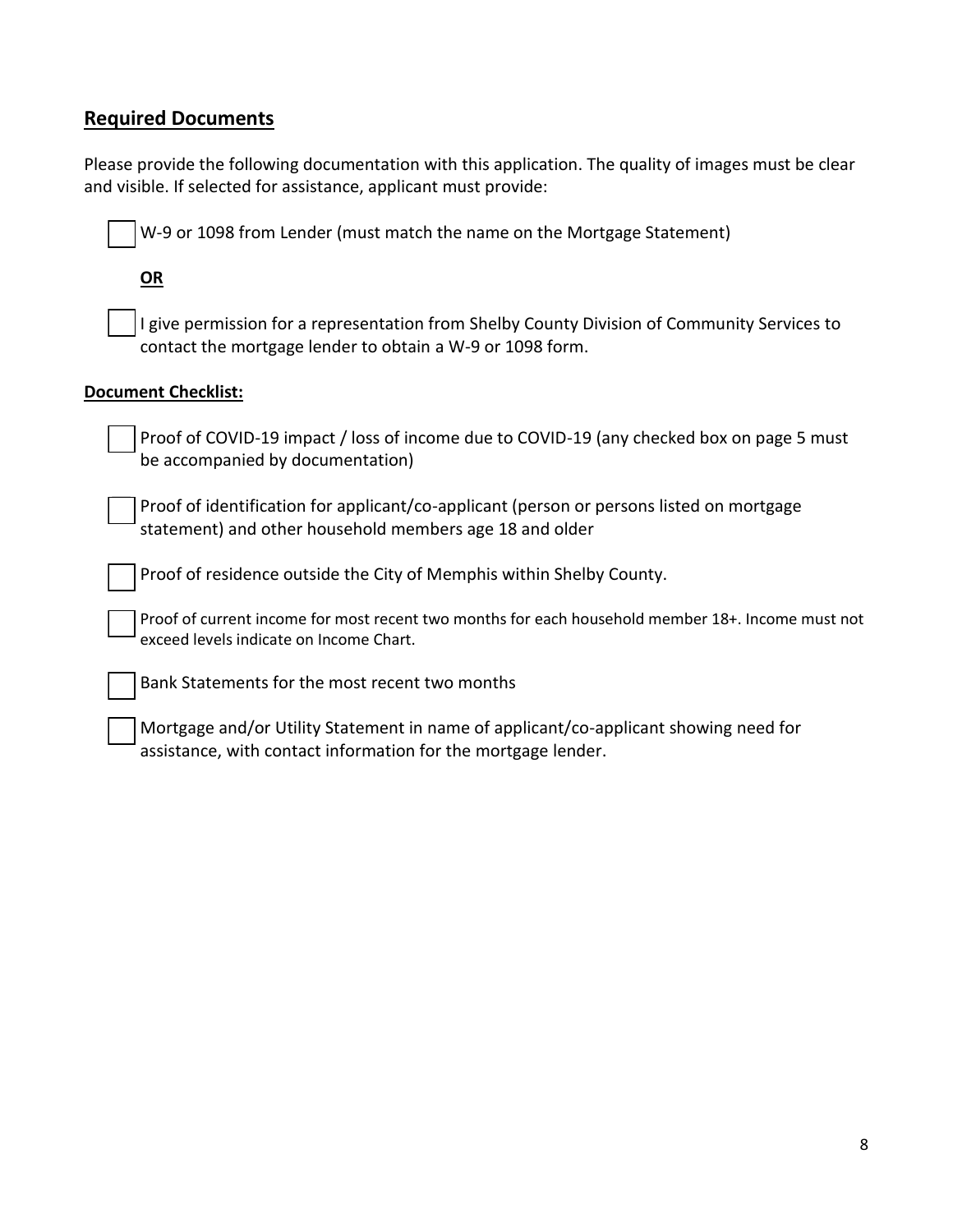#### **Certification**

I certify that all information in this application, and all information furnished in support of this application, is given for the purpose of obtaining funding under the COVID-19 Mortgage Assistance Program.

\_\_\_\_\_ Initials

I grant permission and authorize any bank, employer, or other public or private agency to disclose information deemed necessary to complete this application.

\_\_\_\_\_ Initials

I understand that supporting documentation may by requested at any time to confirm the veracity of statements made, and failure to provide documentation will result in a denial of assistance. \_\_\_\_\_ Initials

I certify to the best of my knowledge and all information provided by me in this approval process is accurate and true. I am completely aware that anyone who knowingly covers up a material fact or gives false information for eligibility determinations is liable for prosecution under applicable criminal law.

\_\_\_\_\_ Initials

#### **Grievance Procedures**

As a client applying for assistance through Shelby County Division Community Services, you have the right to appeal and request a fair hearing. You must contact the agency at **SCAP@shelbycountytn.gov** for the proper complaint form. A complaint form must be filled out in triplicates and completed within 30 days. After a decision has been made, you, the Agency and the State will retain a copy of the complaint form. The Administrator will contact the department of Human Services for a final decision if you are not satisfied after a local hearing.

\_\_\_\_\_ Initials

#### **Follow Up Notification**

I certify that I have been informed and understand that Shelby County Division of Community Services may conduct a follow-up assessment after my initial certification for services. I agree to provide all necessary requested information for assessment.

\_\_\_\_\_ Initials

#### **Title VI Compliance**

I certify that I have been informed of the Title VI Civil Rights Act of 1964 which states no person will be discriminated against based on age race, sex, color, religion, or national origin under any program provided by Shelby County Division of Community Services.

\_\_\_\_\_ Initials